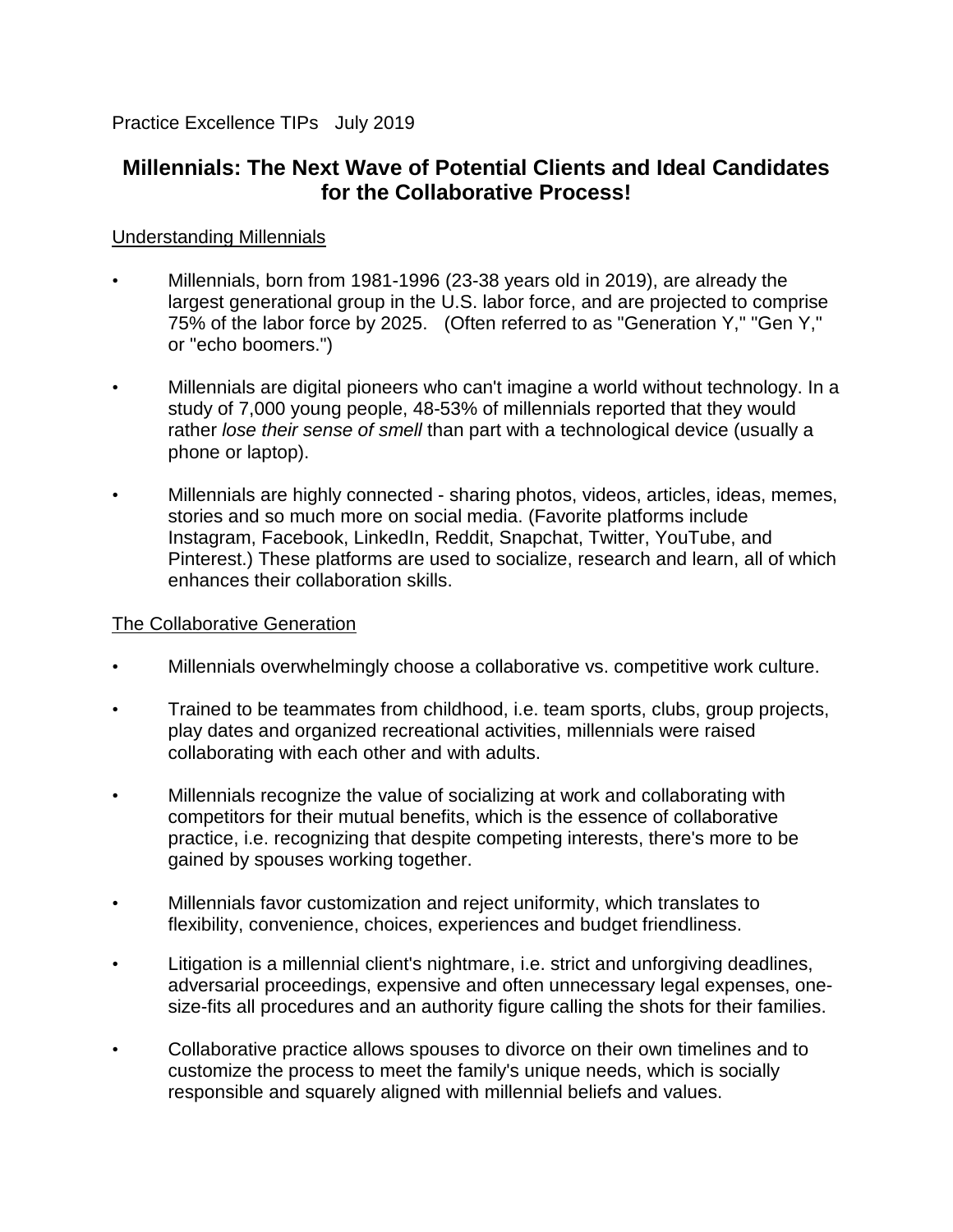- Millennials have enormous potential as clients and as collaborative professionals to increase the popularity of this process, especially given their tech and social media savviness, as well as their natural inclination toward consensual dispute resolution.
- As the percentage of millennial clients continue to grow and become aware of collaborative divorce, so too will collaborative practice.
- Let's make collaborative divorce go viral!

## **Notes from our PEC Committee - Getting the Collaborative Word Out!**

Let's not hide our passion for collaborative practice. Here are 3 ways you can help to "build SEO" and drive collaborative clients to your door:

1. Get your profile up on [www.collaborativedivorcecalifornia.com](http://www.collaborativedivorcecalifornia.com/) (go to the Members area on the site and just follow the links to get started)

2. Go to the Collaborative Divorce California Facebook page (just type it out in the Search box, and Facebook will find it for you).

Read past blog articles (clicking through helps SEO), share on Facebook and/or on LinkedIn (in your feed on LinkedIn, just enter a link for the article on the website), and comment as well.

Check out our Recent Blog Posts:

- Divorce Mediation or Collaborative Divorce: Six Factors to Consider When Deciding Which Process is Right for You – Matthew Long
- The Benefits of a Collaborative Approach in the Division of Assets and Debts Beth McClelland
- Five Things you Need for an Amicable Divorce Sharon Clark
- Must We Say We Did Not Love? Honor the relationship that ended through a new story and rituals. – Ann Buscho
- The Role of the Financial Professional in A Collaborative Divorce Dawn **Strachan**

3. While you're on Facebook and/or LinkedIn, put in a plug for your local Divorce Options class.

Be sure to add links to [www.divorceoptionsinfo.org](http://www.divorceoptionsinfo.org/) for more classes throughout the area and more information about DO, your practice group website, and [www.collaborativedivorcecalifornia](http://www.collaborativedivorcecalifornia/) for more information about collaborative